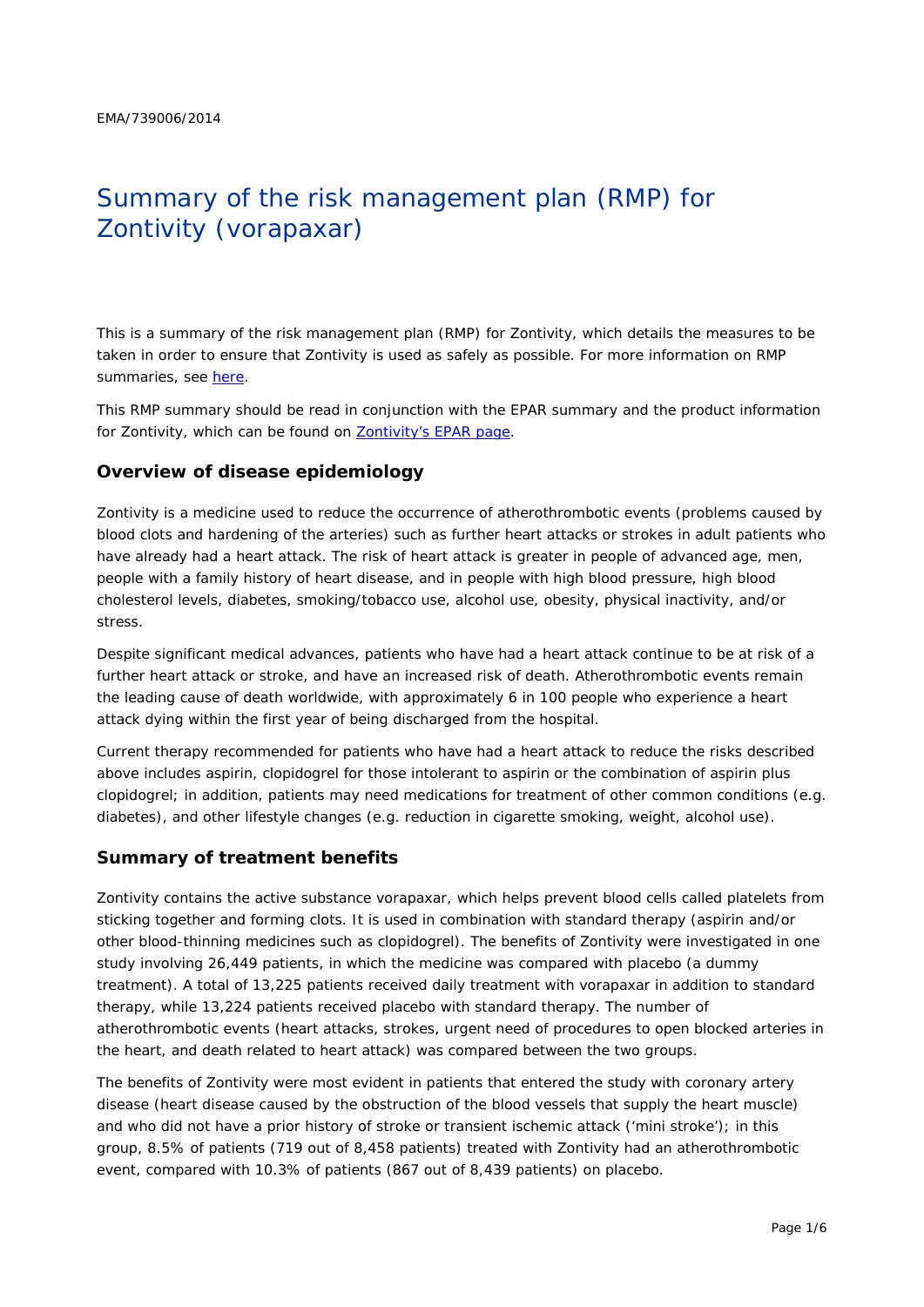# **Unknowns relating to treatment benefits**

Zontivity has not been studied in women who are pregnant or intend to become pregnant, women who are breastfeeding, children under 18 years of age, or patients with severely reduced liver function. There is no evidence to suggest that the effectiveness of Zontivity would be any different in these populations.

# **Summary of safety concerns**

## *Important identified risks*

| <b>Risk</b>                                                                                                                                        | What is known                                                                                                                                                                                                                                                                                                                                                                                                                                                                  | Preventability                                                                                                                                                                                                                                                                                                                                                         |  |
|----------------------------------------------------------------------------------------------------------------------------------------------------|--------------------------------------------------------------------------------------------------------------------------------------------------------------------------------------------------------------------------------------------------------------------------------------------------------------------------------------------------------------------------------------------------------------------------------------------------------------------------------|------------------------------------------------------------------------------------------------------------------------------------------------------------------------------------------------------------------------------------------------------------------------------------------------------------------------------------------------------------------------|--|
| Medically important<br>bleeding, including<br>bleeding in the brain<br>[intracranial<br>haemorrhage (ICH)],<br>especially among<br>patients with a | Because Zontivity blocks platelets<br>from sticking together and forming<br>blood clots, patients treated with<br>this medicine may be at increased<br>risk of bleeding. ICH is rare but may<br>result in brain injury, disability or<br>death. In clinical studies, when                                                                                                                                                                                                      | Patients with a history of stroke, TIA,<br>and bleeding in the brain, active<br>bleeding such as ulcers in the stomach<br>and intestine, and patients with<br>bleeding tendency should not take<br>Zontivity.<br>Patients with severely reduced liver<br>function are also at increased risk of<br>bleeding. Use of Zontivity in these<br>patients is contraindicated. |  |
| history of<br>stroke/transient<br>ischemic attack (TIA).<br>A TIA (sometimes                                                                       | Zontivity was used to treat patients<br>with a history of heart attack who<br>did not have a prior history of<br>stroke or TIA, severe bleeding                                                                                                                                                                                                                                                                                                                                |                                                                                                                                                                                                                                                                                                                                                                        |  |
| referred to as a mini<br>stroke) is a<br>temporary<br>interruption of blood<br>flow to the brain.                                                  | events (defined as bleeding that<br>resulted in death, that occurred in<br>the brain, or that compromised<br>blood circulation and required<br>urgent medical attention) occurred<br>in approximately 1 out of 100<br>patients, and ICH occurred in<br>approximately 5 out of 1000<br>patients treated for 2.5 years on<br>average.                                                                                                                                            | Patients should talk to their doctor if<br>they have any liver problems, and<br>about any other medicines they are or<br>might be taking.                                                                                                                                                                                                                              |  |
|                                                                                                                                                    | Patients with a history of stroke or<br>TIA have an increased risk of ICH,<br>and should not take Zontivity.                                                                                                                                                                                                                                                                                                                                                                   |                                                                                                                                                                                                                                                                                                                                                                        |  |
|                                                                                                                                                    | Other factors that can increase the<br>risk of medically important bleeding<br>and/or ICH in general include: use<br>of blood thinners and/or other<br>platelet-blocking medicines, anti-<br>inflammatory medicines (NSAIDs,<br>for example, ibuprofen or<br>diclofenac), high blood pressure,<br>advanced age, low body weight (see<br>'important potential risks' below),<br>smoking, alcohol consumption, and<br>diabetes, underlying bleeding<br>disorders or severe liver |                                                                                                                                                                                                                                                                                                                                                                        |  |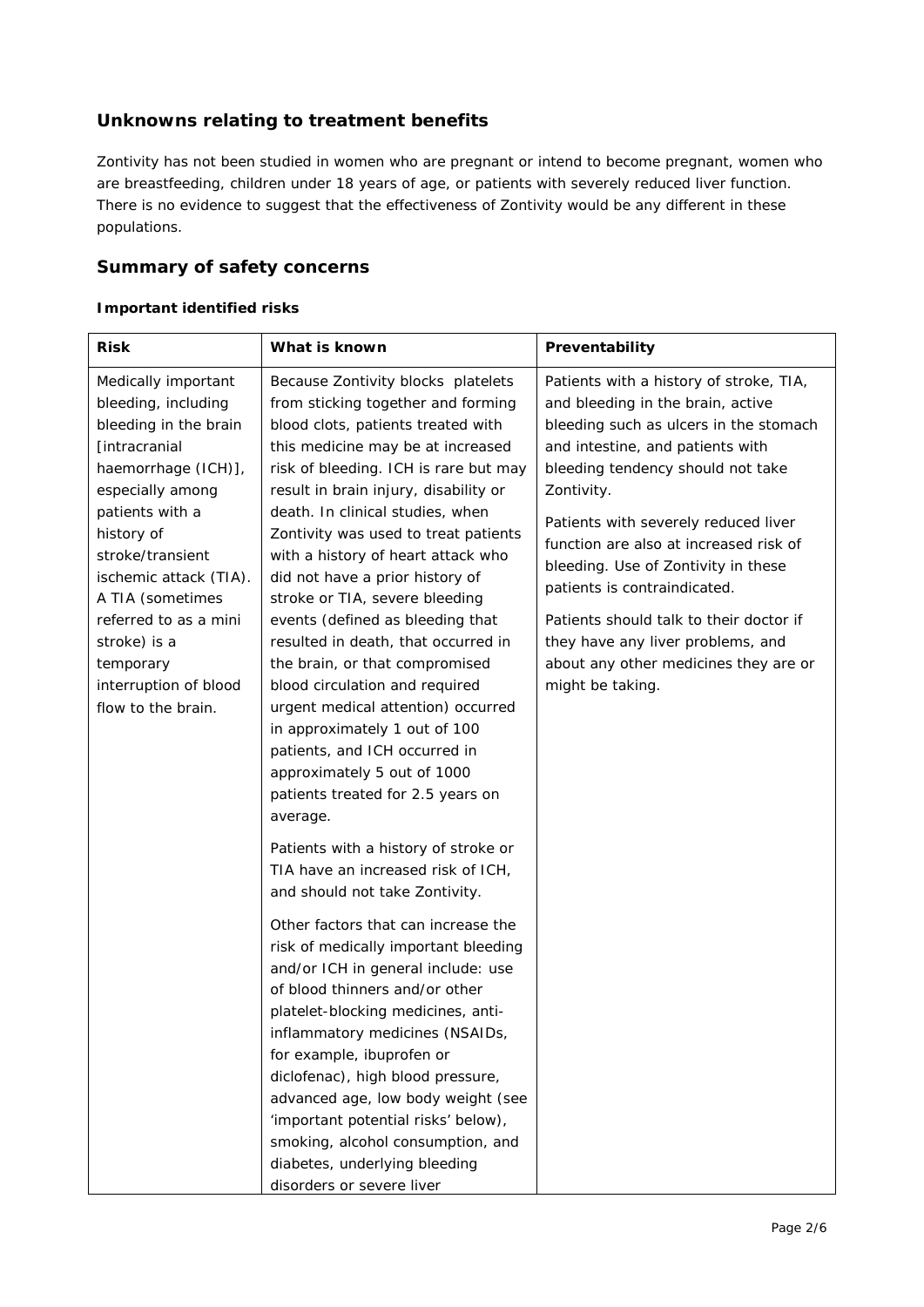| <b>Risk</b>                                                                                                               | What is known                                                                                                                                                                                                                                                                                                                                                                                                                                                                                                                                                                                                          | Preventability                                                                                                                                                                                                                                                                                                           |  |
|---------------------------------------------------------------------------------------------------------------------------|------------------------------------------------------------------------------------------------------------------------------------------------------------------------------------------------------------------------------------------------------------------------------------------------------------------------------------------------------------------------------------------------------------------------------------------------------------------------------------------------------------------------------------------------------------------------------------------------------------------------|--------------------------------------------------------------------------------------------------------------------------------------------------------------------------------------------------------------------------------------------------------------------------------------------------------------------------|--|
|                                                                                                                           | impairment.                                                                                                                                                                                                                                                                                                                                                                                                                                                                                                                                                                                                            |                                                                                                                                                                                                                                                                                                                          |  |
| Interactions with<br>medicines that can<br>increase blood levels<br>of Zontivity (i.e.<br>strong inhibitors of<br>CYP3A4) | Certain medicines (known as 'strong<br>inhibitors of CYP3A4', e.g.,<br>ketoconazole, itraconazole,<br>posaconazole, clarithromycin,<br>nefazodone, ritonavir, saquinavir,<br>nelfinavir, indinavir, boceprevir,<br>telaprevir, telithromycin and<br>conivaptan) can interfere with the<br>body's ability to eliminate Zontivity.<br>When these medicines were taken<br>at the same time as Zontivity,<br>Zontivity levels in the blood were<br>higher than when the medicine was<br>taken alone. It is possible that<br>higher blood levels of Zontivity<br>could be associated with an<br>increased risk of bleeding. | Interactions can be prevented by<br>avoiding the use of Zontivity at the<br>same time as other medicines known<br>as 'strong inhibitors of CYP3A4' which<br>could increase the blood levels of<br>Zontivity.<br>Patients should talk to their doctor<br>about any other medicines they are<br>taking or might be taking. |  |
| Interactions with<br>medicines that can<br>lower blood levels of<br>Zontivity (i.e. strong<br>inducers of CYP3A4)         | Certain medicines (known as 'strong<br>inducers of CYP3A4', e.g.,<br>rifampicin, carbamazepine and<br>phenytoin) can increase the body's<br>elimination of Zontivity and<br>therefore lower the level. When<br>these medicines were taken at the<br>same time as Zontivity, Zontivity<br>levels in the blood were lower than<br>when Zontivity was taken alone. It<br>is possible that lower blood levels of<br>Zontivity could be associated with<br>reduced effectiveness.                                                                                                                                           | Interactions can be prevented by<br>avoiding the use of Zontivity at the<br>same time as medicines known as<br>'strong (potent) inducers of CYP3A4'.<br>Patients should talk to their doctor<br>about any other medicines they are<br>taking or might be taking.                                                         |  |

## *Important potential risks*

| <b>Risk</b>                                                                            | What is known                                                                                                                                                                                                                                                                                                                                                                                                                                                                                                                       |
|----------------------------------------------------------------------------------------|-------------------------------------------------------------------------------------------------------------------------------------------------------------------------------------------------------------------------------------------------------------------------------------------------------------------------------------------------------------------------------------------------------------------------------------------------------------------------------------------------------------------------------------|
| Increased risk of<br>bleeding in patients<br>with low body weight<br>(less than 60 kg) | In general, patients who weigh less than 60 kg are at an increased risk of<br>bleeding if they take antiplatelet medicines. In clinical studies, the risk of<br>bleeding with Zontivity was higher in subjects weighing less than 60 kg.<br>However, the available data are not sufficient to draw a definite conclusion.<br>Zontivity increases the risk of bleeding in proportion to the patient's<br>underlying bleeding risk. Doctors should consider all factors related to the risk<br>of bleeding before starting Zontivity. |
| Effects on the eye                                                                     | A small number of microscopic vacuoles (fluid-filled spaces) were seen in cells<br>in the retina (the light sensitive membrane at the back of the eye) of rats<br>administered Zontivity. The finding was not observed in other species nor in<br>humans. There were no measurable changes in visual function and the effect                                                                                                                                                                                                        |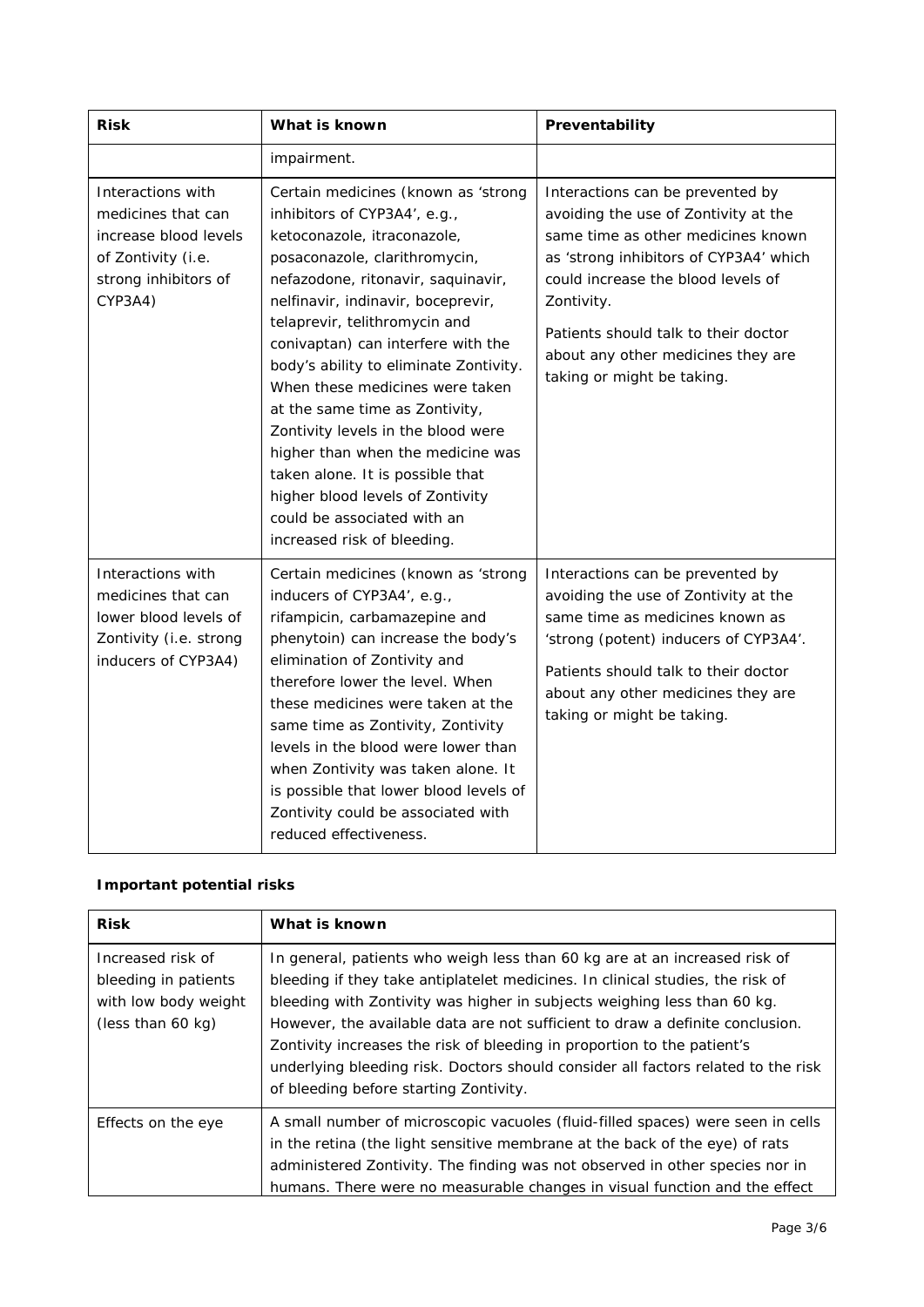| <b>Risk</b>      | What is known                                                                                                                                                                                                                                                                                                                                                   |  |
|------------------|-----------------------------------------------------------------------------------------------------------------------------------------------------------------------------------------------------------------------------------------------------------------------------------------------------------------------------------------------------------------|--|
|                  | was reversible once treatment with Zontivity stopped. The clinical significance<br>of this finding is currently unknown. Visual effects in humans as a result of<br>this finding are considered very unlikely, but should patients experience any<br>trouble with their vision, this should be discussed with their doctor.                                     |  |
| Phospholipidosis | Phospholipidosis, the accumulation of phospholipids (a type of fats) within a<br>cell, was observed in animals given Zontivity. The significance of this finding<br>to people is currently unknown. No adverse effects related to phospholipidosis<br>were noted in humans; in animals the finding was reversible, and not related<br>to any adverse reactions. |  |

## *Missing information*

| <b>Risk</b>                                                                                                                                             | What is known                                                                                                                                                                                                                                                                                                                                                                                                                                                                                                                                                                                                  |
|---------------------------------------------------------------------------------------------------------------------------------------------------------|----------------------------------------------------------------------------------------------------------------------------------------------------------------------------------------------------------------------------------------------------------------------------------------------------------------------------------------------------------------------------------------------------------------------------------------------------------------------------------------------------------------------------------------------------------------------------------------------------------------|
| Use during pregnancy<br>and breastfeeding                                                                                                               | Zontivity has not been studied in pregnant women, or women who are<br>breastfeeding. Studies in pregnant animals (rabbits and rats) did not show a<br>risk of birth defects with Zontivity treatment, but results from animal studies<br>do not always predict what will happen in humans. Zontivity was detected in<br>the breast milk of rats. Whether Zontivity is transferred into human breast<br>milk is unknown. Before taking Zontivity, patients should talk to their doctor if<br>they are pregnant or breastfeeding, or if they plan to become pregnant or to<br>breastfeed.                        |
| Use in children and<br>adolescents<br>(paediatric<br>population)                                                                                        | The safety and efficacy of Zontivity in children and adolescents (patients<br>below 18 years of age) have not been established. No data are available.<br>Therefore, Zontivity should not be given to children and adolescents.                                                                                                                                                                                                                                                                                                                                                                                |
| Use in patients with<br>severe liver<br>impairment (problems<br>with liver function)                                                                    | Zontivity has not been studied in patients who have severe liver impairment.<br>Patients with severe liver impairment may be at increased risk of bleeding and<br>Zontivity is therefore contraindicated in patients with severe liver impairment.<br>Patients should talk to their doctor if they have any liver problems.                                                                                                                                                                                                                                                                                    |
| Use together with the<br>platelet blocking<br>medicines prasugrel<br>and ticagrelor, or with<br>blood thinners taken<br>by mouth (such as<br>warfarin). | In the clinical studies, patients were allowed to use Zontivity in combination<br>with other platelet blocking medicines (such as aspirin and clopidogrel). The<br>number of patients who used the platelet blocking medicines prasugrel and<br>ticagrelor was small, and therefore the available information about the safety<br>of Zontivity in combination with these medicines is limited. Zontivity has not<br>been studied in combination with blood thinners such as warfarin. Patients<br>should talk to their doctor about any other medicines they are taking before<br>they start taking Zontivity. |
| Use in patients whose<br>platelet levels are<br>very low                                                                                                | Zontivity has not been studied in patients with severe decrease in platelet<br>levels.                                                                                                                                                                                                                                                                                                                                                                                                                                                                                                                         |
| Use in patients taking<br>anti-inflammatory<br>medicines (NSAIDs,<br>for example,                                                                       | In the clinical studies, patients were allowed to use Zontivity in combination<br>with non-steroidal anti-inflammatory agents (NSAIDs, i.e. ibuprofen,<br>diclofenac) other than aspirin. However the number of patients who used<br>NSAIDs other than aspirin was small and therefore the available information                                                                                                                                                                                                                                                                                               |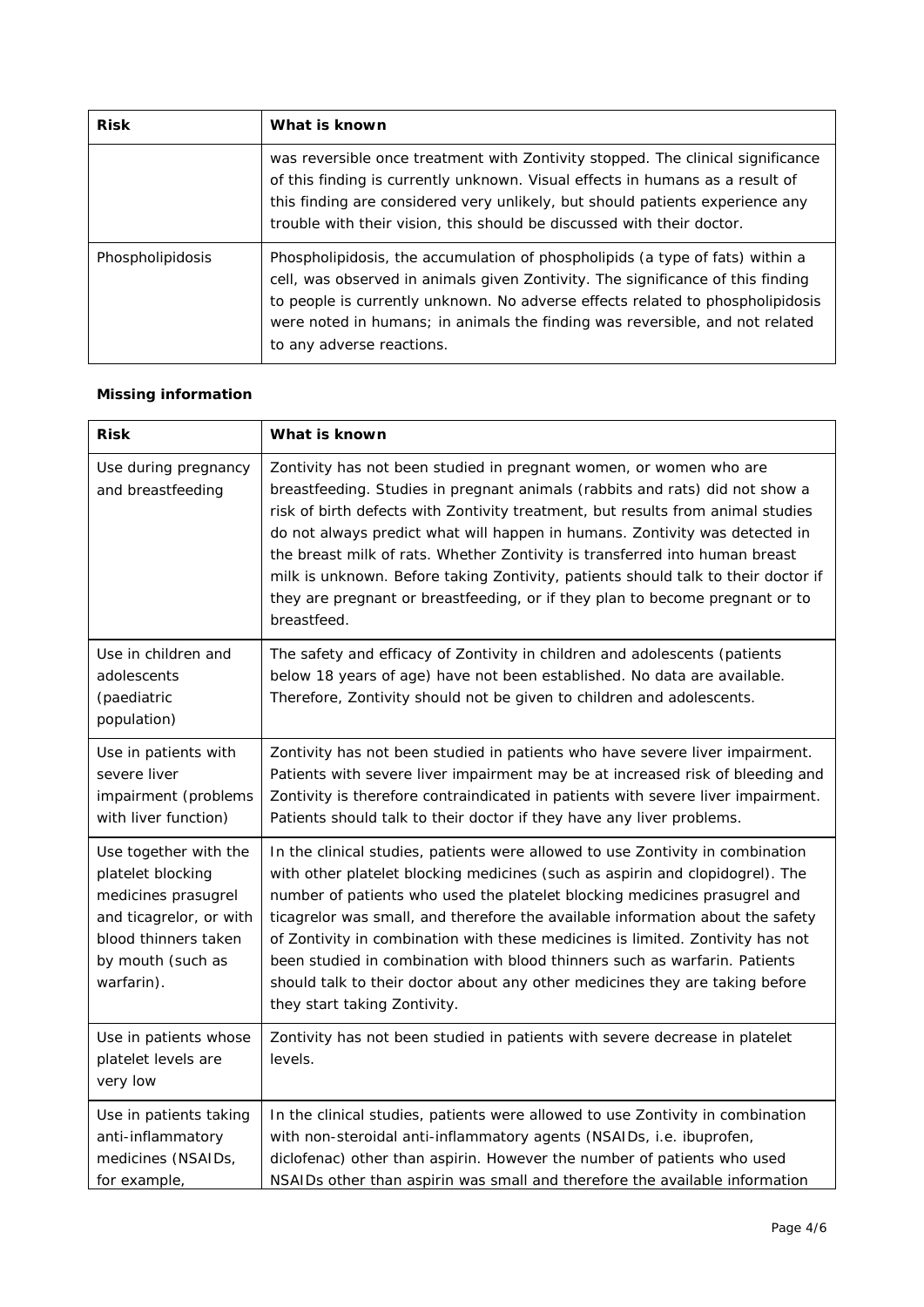| <b>Risk</b>        | What is known                                                                  |
|--------------------|--------------------------------------------------------------------------------|
| ibuprofen or       | about the safety of Zontivity in combination with these medicines is limited.  |
| diclofenac), other | Patients should talk to their doctor about any other medicines they are taking |
| than aspirin       | before they start taking Zontivity.                                            |

## **Summary of risk minimisation measures by safety concern**

All medicines have a summary of product characteristics (SmPC) which provides physicians, pharmacists and other healthcare professionals with details on how to use the medicine, and also describes the risks and recommendations for minimising them. Information for patients is available in lay language in the package leaflet. The measures listed in these documents are known as 'routine risk minimisation measures'.

The SmPC and the package leaflet are part of the medicine's product information. The product information for Zontivity can be found on **Zontivity's EPAR page**.

This medicine has no additional risk minimisation measures.

## **Planned post-authorisation development plan**

#### *List of studies in post-authorisation development plan*

| Study/activity<br>(including study<br>number)                                                                                                                                        | <b>Objectives</b>                                                                                                                                                     | <b>Safety concerns</b><br>/efficacy issue<br>addressed                                                                                                                                                                                                                                                                                                                                                                                                                                                                             | <b>Status</b> | <b>Planned date</b><br>for submission<br>of (interim and)<br>final results                           |
|--------------------------------------------------------------------------------------------------------------------------------------------------------------------------------------|-----------------------------------------------------------------------------------------------------------------------------------------------------------------------|------------------------------------------------------------------------------------------------------------------------------------------------------------------------------------------------------------------------------------------------------------------------------------------------------------------------------------------------------------------------------------------------------------------------------------------------------------------------------------------------------------------------------------|---------------|------------------------------------------------------------------------------------------------------|
| Observational post<br>authorisation<br>safety study<br>(PASS): Study<br>after marketing of<br>vorapaxar to<br>characterise<br>normal conditions<br>of use and safety<br>of vorapaxar | Collect information<br>on the use of<br>vorapaxar, and<br>estimate and<br>characterise<br>bleeding events in<br>the real-world<br>clinical setting<br>after licensing | Important identified risks:<br>bleeding in the brain<br>especially among patients<br>with a history of<br>stroke/transient ischemic<br>attack; serious bleeding at<br>other sites.<br>Important identified risk:<br>interactions with medicines<br>that can increase blood<br>levels of vorapaxar.<br>Missing information: use in<br>patients with severe liver<br>impairment; use together<br>with the platelet blocking<br>medicines prasugrel and<br>ticagrelor, or with blood<br>thinners taken by mouth<br>(such as warfarin) | Planned.      | Interim reports<br>will be submitted<br>to the Agency<br>every 2 years<br>until study<br>completion. |